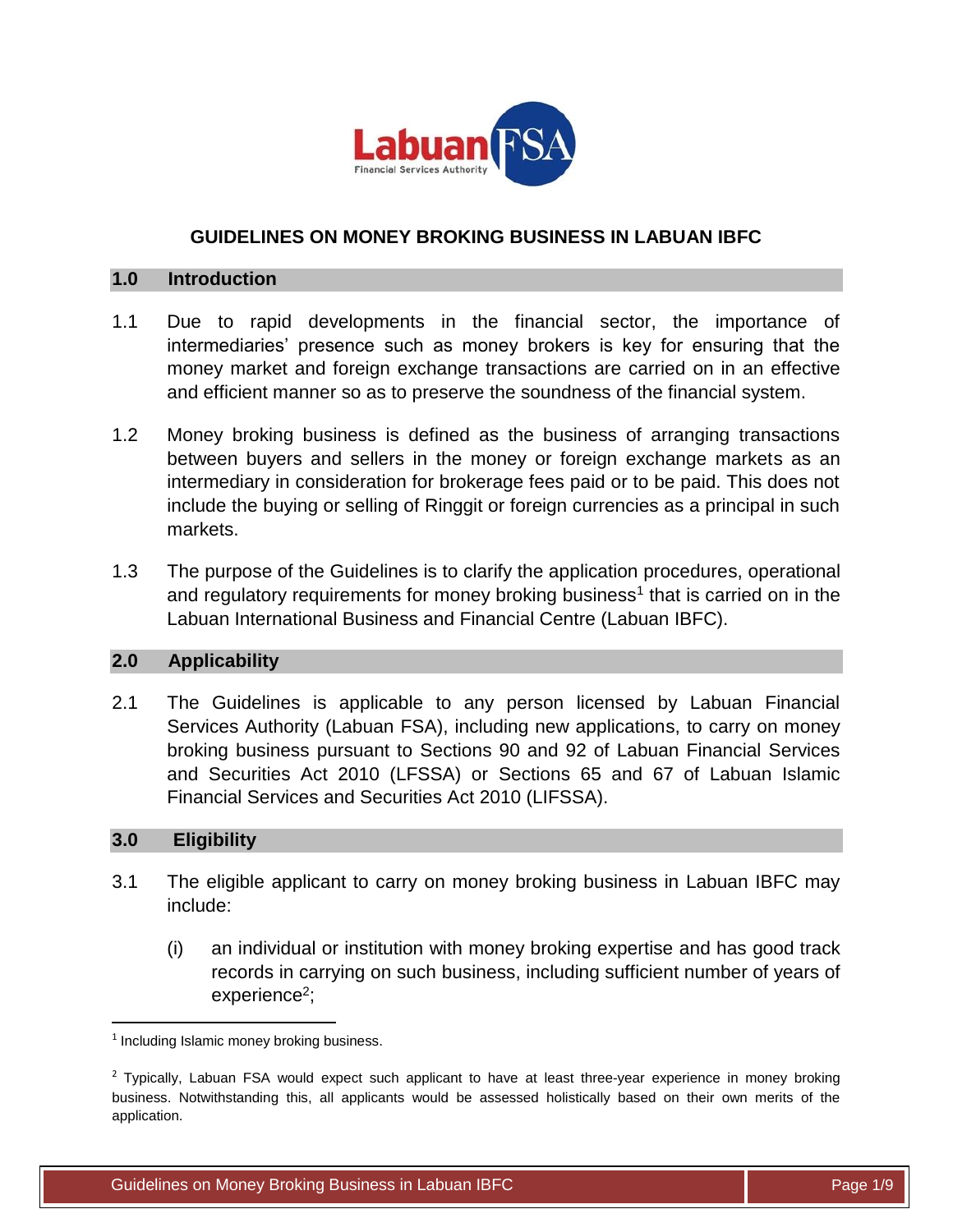- (ii) a regulated money broker or any provider of such services from other jurisdictions and has good track records in carrying on such business, including sufficient number of years of experience<sup>2</sup>. A Letter of Awareness or any equivalent written consent has been obtained from its home supervisory authority for conducting money broking business in Labuan IBFC; or
- (iii) any licensed institutions including approved money broker under the Financial Services Act 2013 with prior approval from the Central Bank of Malaysia.

### **4.0 Legal Provision**

- 4.1 The Guidelines is issued pursuant to Section 4A of the Labuan Financial Services Authority Act 1996 (LFSAA) to clarify the provisions of Part VI of LFSSA and Part VI of LIFSSA.
- 4.2 Any person who fails to comply with the Guidelines commits an offence upon which Labuan FSA may undertake appropriate enforcement action to the extent provided by the law.

### **5.0 Effective Date**

 $\overline{\phantom{a}}$ 

- 5.1 The Guidelines shall come into effect on 1 January 2018 and would remain effective and applicable unless amended or revoked.
- 5.2 Any application submitted to Labuan FSA prior to 1 January 2018 and the existing Labuan money brokers licensed before the effective date shall comply with the Guidelines by 1 July 2018.

### **6.0 Permissible Money Broking Activities**

- 6.1 In carrying on the money broking business, the licensee is expected to:
	- (i) bring together the counterparties on mutually acceptable terms for the same financial products in money or foreign exchange market to facilitate the conclusion of a transaction;
	- (ii) receive payment for its service in the form of brokerage or commission fees. The fees charged must be adequate and appropriate; and
	- (iii) act as a mediator and strictly not permitted to act as a principal<sup>3</sup>.

<sup>3</sup> Principal will 'deal for their own account and based on its own risk'. This Guidelines restricts position-taking by the Labuan money broker.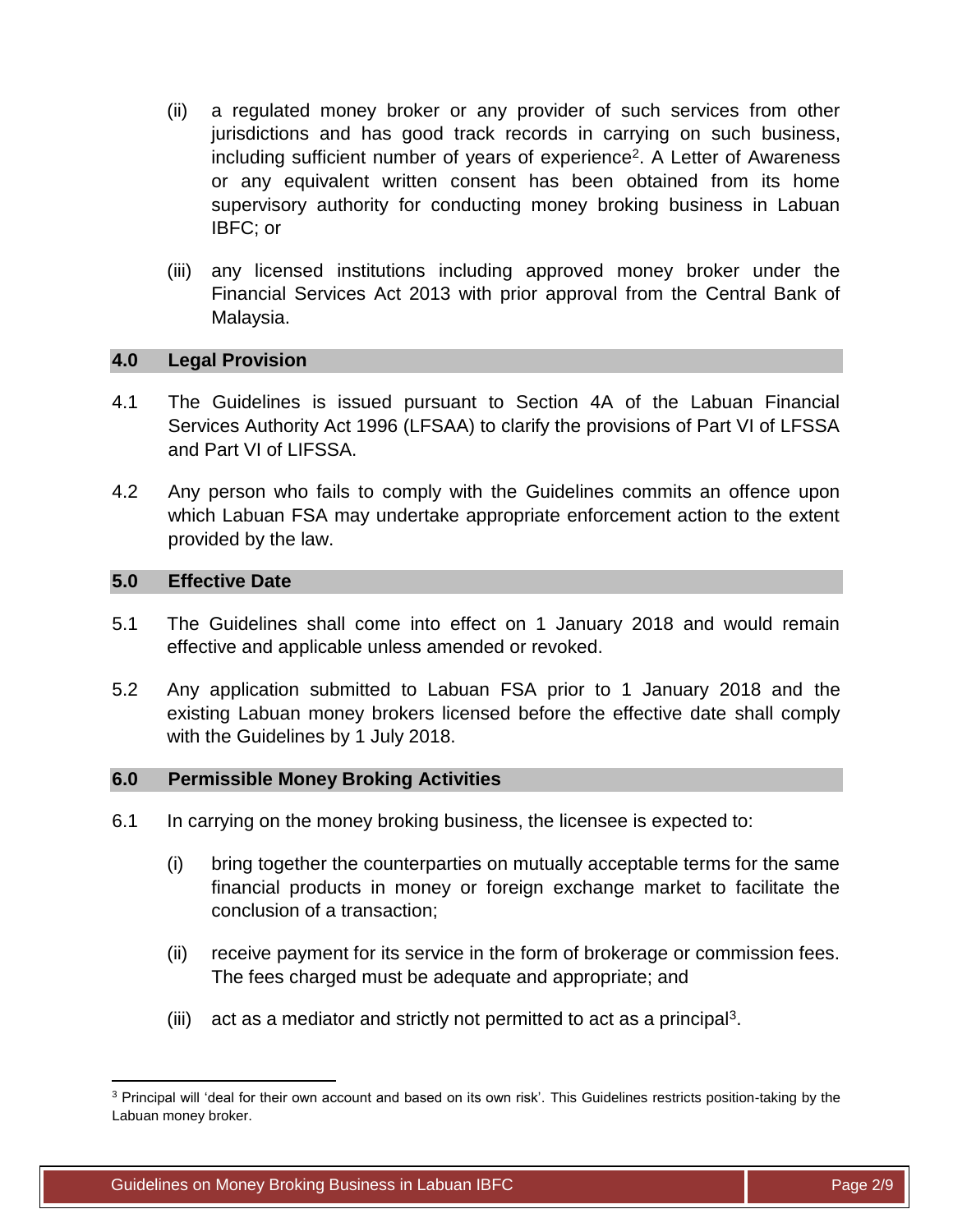# **7.0 Licensing Requirements**

- 7.1 Submit a duly completed application form with the relevant supporting documents as stipulated in the Form LFB-MB, which is downloadable from Labuan FSA's website (www.labuanibfc.com).
- 7.2 Provide a certificate of evidence to certify that the paid-up capital as specified under paragraph 8.1 has been deposited with a bank in Labuan or Malaysia for the money broking operation.
- 7.3 The persons in control, directors and principal officer of the applicant must be fit and proper persons.
- 7.4 Labuan FSA may require from the applicant such other information or documents for the purpose of determining the merits of the application.

### **8.0 Operational Requirements**

- 8.1 Maintain a paid-up capital unimpaired by losses of at least RM500,000 or its equivalent in any foreign currency. Labuan FSA may also exercise its discretion to require additional capital to commensurate with the business operations of the Labuan money brokers, taking into account the risk profile as well as nature, scale, complexity and diversity of their business activities.
- 8.2 Maintain an operational office in Labuan. The operational office should be used for business purposes only and must be appropriately furnished with office equipment.
- 8.3 Ensure that the persons in controls, directors and principal officer meet the fit and proper person requirements as specified in the Guidelines on Fit and Proper Requirements issued by Labuan FSA. It is expected that the employees employed to transact in the money broking business are competent and possess sound knowledge of the services offered.
- 8.4 Establish an adequate set of internal policies and controls for its operations, compliances, corporate governance and risk management. These need to be regularly reviewed to ensure that they remain appropriate, relevant and prudent.
- 8.5 Ensure that the counterparties, i.e. principal broker and liquidity provider are regulated by a recognised supervisory or regulatory authority.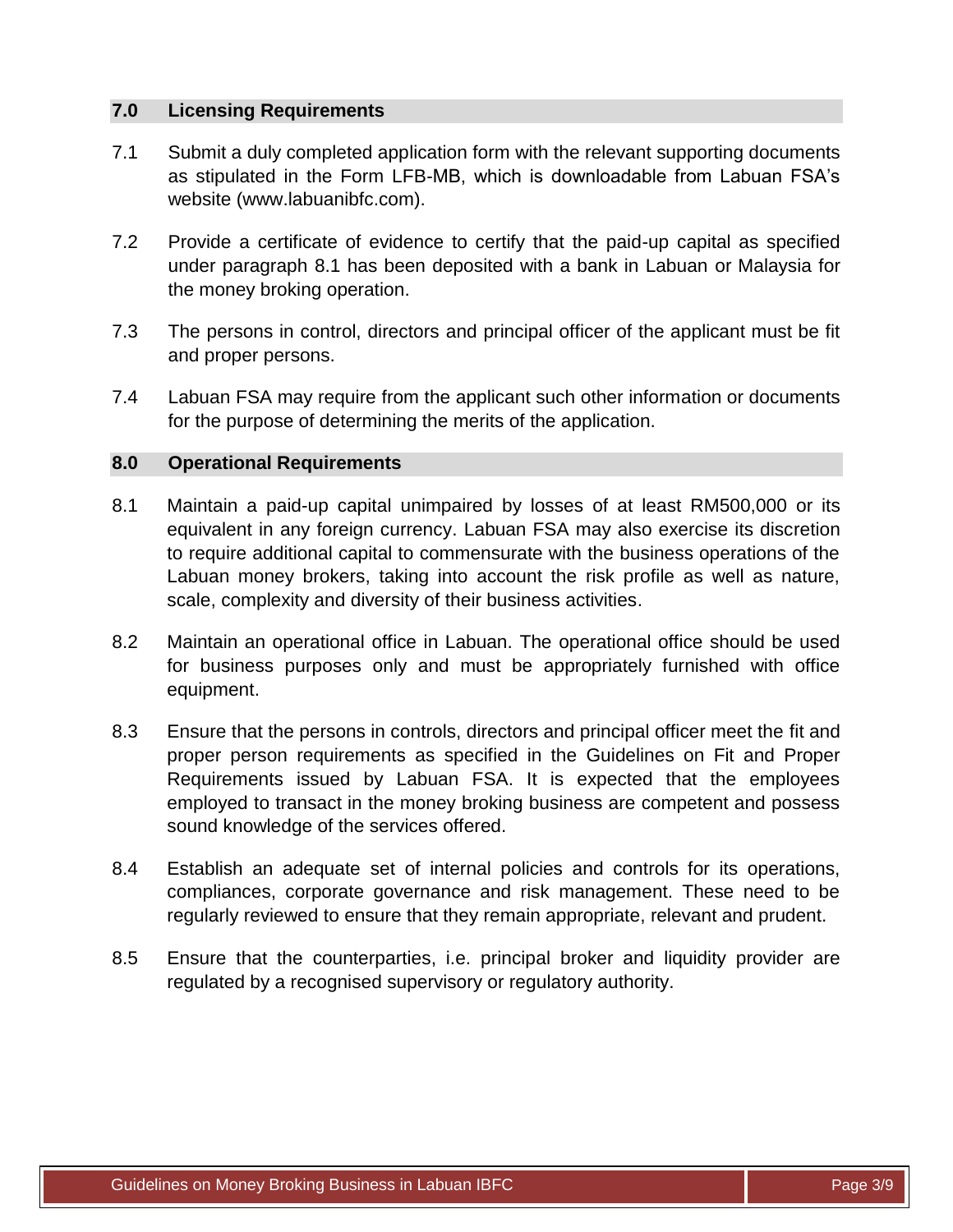- 8.6 Labuan money broking business is intended to serve the institutional investors and high-net worth individuals. In this regard, the Labuan money broker is expected to impose a maximum leverage limit of 100:1 on its clients' trading transactions that would translate to a minimum of 1% margin deposit to enable the opening of a trade position. For illustration purpose, assuming that the transacted volume is USD100,000, the minimum margin requirement will be equivalent to USD1,000.
- 8.7 Appoint a Labuan approved auditor to carry out an annual audit of its accounts in respect of the business operations pursuant to LFSSA and LIFSSA.
- 8.8 Ensure compliance with the Anti-Money Laundering, Anti-Terrorism Financing and Proceeds of Unlawful Activities Act 2001 and the Guidelines on Anti-Money Laundering and Counter Financing of Terrorism – Banking sector issued by Labuan FSA.
- 8.9 Maintain adequate and proper records and books of accounts in Labuan as required by the Directive on Accounts and Record-keeping Requirement for Labuan Entities issued by Labuan FSA. Its name and company number must be clearly indicated on its letterhead, stationery and other documents.
- 8.10 Obtain prior approval from Labuan FSA on the following matters:
	- (i) change of ownership and shareholding structure;
	- (ii) appointment of its directors and principal officer;
	- (iii) change of its place of business or office in or outside Labuan and business plan;
	- (iv) establishment of additional office; and
	- (v) any outsourcing arrangement.
- 8.11 For Labuan money broker's business model/customer interface which is exclusively or substantially electronic, proper management of technology risk must be in place:
	- (i) data/system security and arrangements for IT systems maintenance, resilience and support must be supported by a dedicated IT staff;
	- (ii) notify Labuan FSA as soon as possible, upon discovery of any incident of system malfunction and intrusion; and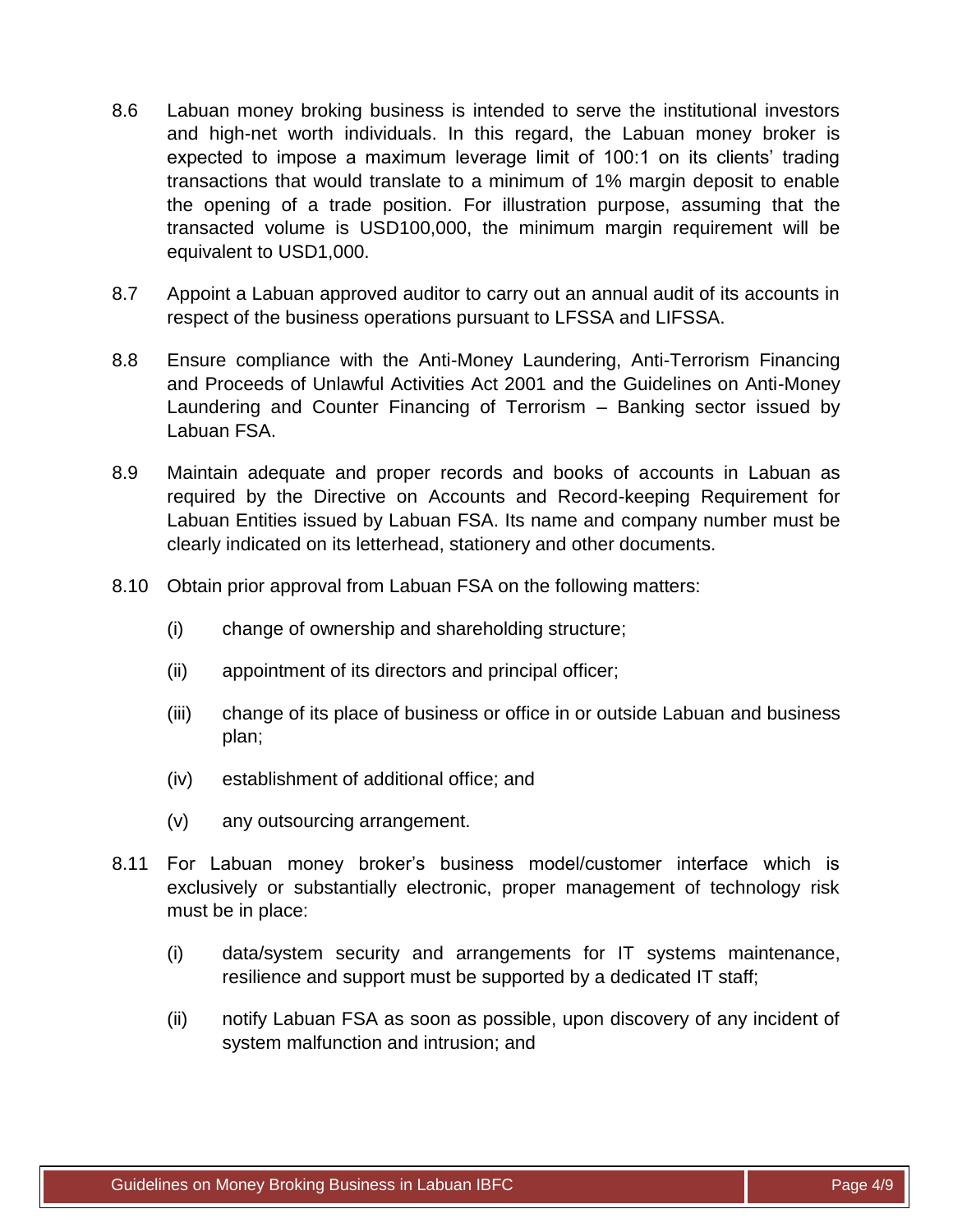- (iii) a root cause and impact analysis report must be submitted to Supervision and Monitoring Department within 14 days or such longer period as the Authority may allow, from the discovery of the incident. The report shall contain:
	- a) an executive summary of the relevant incident;
	- b) an analysis of the root cause and the description of the impact of the relevant incident to the money broking business; and
	- c) a description of the remedial measures taken to address the root cause and consequences of the relevant incident.
- 8.12 For Labuan money broker that undertakes Islamic money broking business, is required to appoint a qualified person $4$  to its internal Shariah advisory board to ensure that its management and operation are in compliance with Shariah principles. In this regard, the Directive on Islamic Financial Business in Labuan IBFC shall also be observed.
- 8.13 Notwithstanding the above, Labuan FSA may impose any additional operational requirements depending on the riskiness level of the money broking business operations on a case by case basis.
- 8.14 Comply with applicable laws, rules and regulations relevant to the money broking business activity, including relevant guidelines issued by Labuan FSA, regulatory requirements of the jurisdictions where the Labuan money broker is authorised to operate in as well as the Malaysian Foreign Exchange Administration rules, at all times. In this regard, the Labuan money broker is expected to obtain the necessary approvals from the authorities in the markets it intends to operate in prior to commencing its business in those respective markets and shall provide a copy of the said approval to Labuan FSA.

# **9.0 Conduct Requirements**

 $\overline{\phantom{a}}$ 

- 9.1 The Labuan money broker shall abide by the following conduct requirements to promote good professionalism and clients' confidence in the Labuan money broking market:
	- (i) Integrity and Fair Dealing: Conduct its business with honesty, fairness, integrity and professionalism.
	- (ii) Skills, Care and Diligence: Act competently and diligently in regard to all transactions between themselves and their clients.

<sup>&</sup>lt;sup>4</sup> may include its employee who possesses the necessary qualifications and expertise in Islamic commercial law and Islamic jurisprudence in line with section 2 of LIFSSA.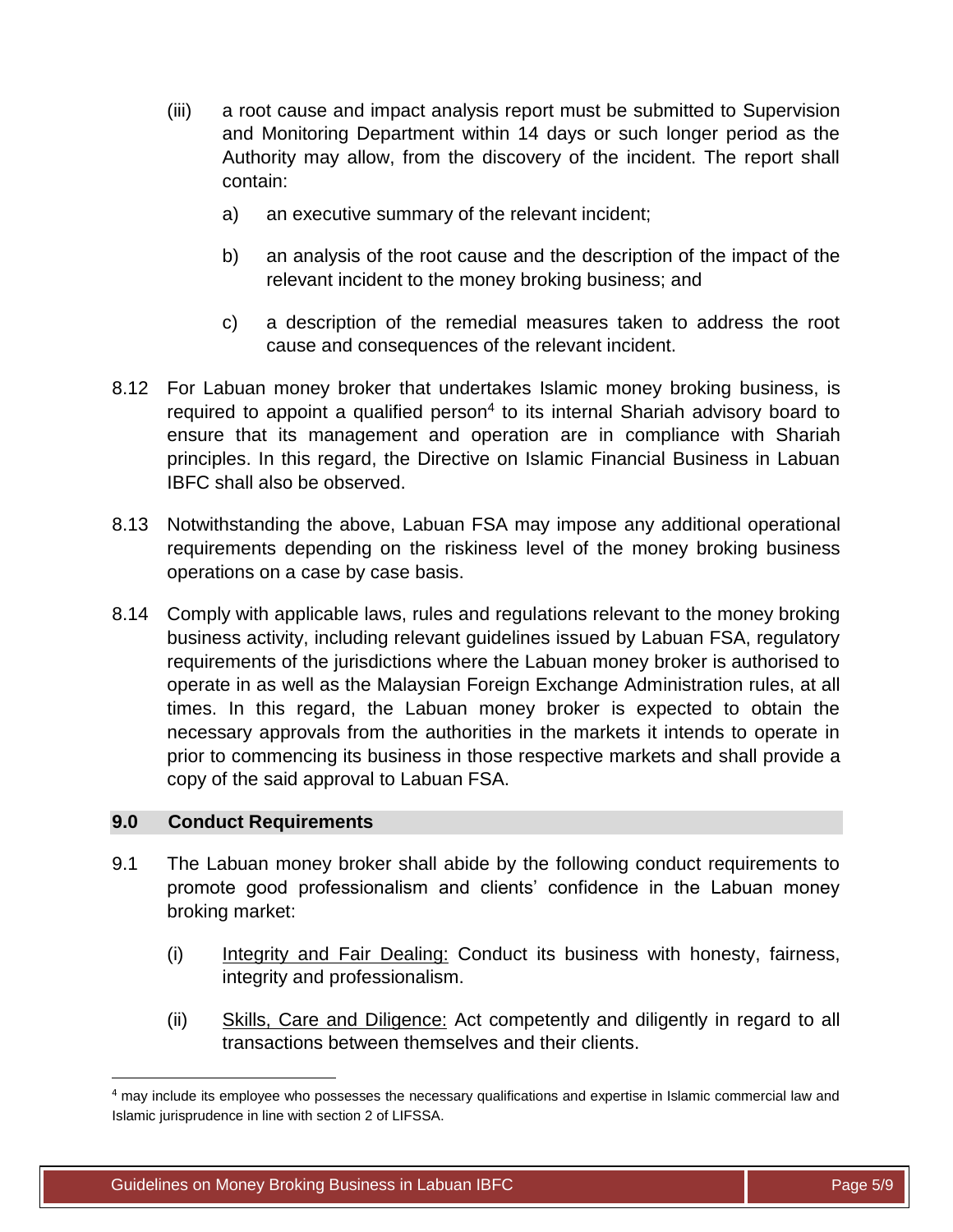- (iii) Handling of confidential information: treat information relating to the deals transacted or being transacted as confidential and limit access to such information. Subject to applicable laws and regulations, confidential information may be disclosed where the disclosure is:
	- (a) with the explicit permission from the parties involved; or
	- (b) required by laws, a court of law or relevant supervisory authorities.

The employees employed to transact in the money broking business must not reveal confidential information even following termination of employment.

- (iv) Professional Client Management: Act in the best interest of its clients and must not jeopardise or prejudice clients' interests. Any information provided to its clients must be fair, accurate and timely.
- (v) Dispute Mechanism and Complaint Handling: have in place dispute mechanism and adequate complaint handling procedure. The complaints received shall be handled in a fair, timely and appropriate manner. Details of the complaints, responses and actions taken must be recorded and maintained.
- 9.2 In addition to the requirements under paragraph 8.4, the Labuan money broker that deals in foreign exchange market shall also ensure that it has risk mitigating measures such as stop loss orders that serve as safeguards in preventing undue exposures arising from excessive leveraging and unexpected losses of its clients.
- 9.3 The Labuan money broker shall conduct proper due diligence on its clients, principal broker or liquidity provider as well as the trading platform providers. The due diligence efforts must commensurate with the level of exposure of the counterparties.
- 9.4 In relation to handling of client monies, the Labuan money broker is required to:
	- (i) keep client's monies accounts separate from its own account and marked in the books of the money broker relating to each client's account. Such monies shall at no time be mixed with the general assets of the Labuan money broker. The client's monies shall be readily identified at any time. In this regard, any withdrawal of client's monies is expected to be completed within three (3) working days from the date of the client's withdrawal request.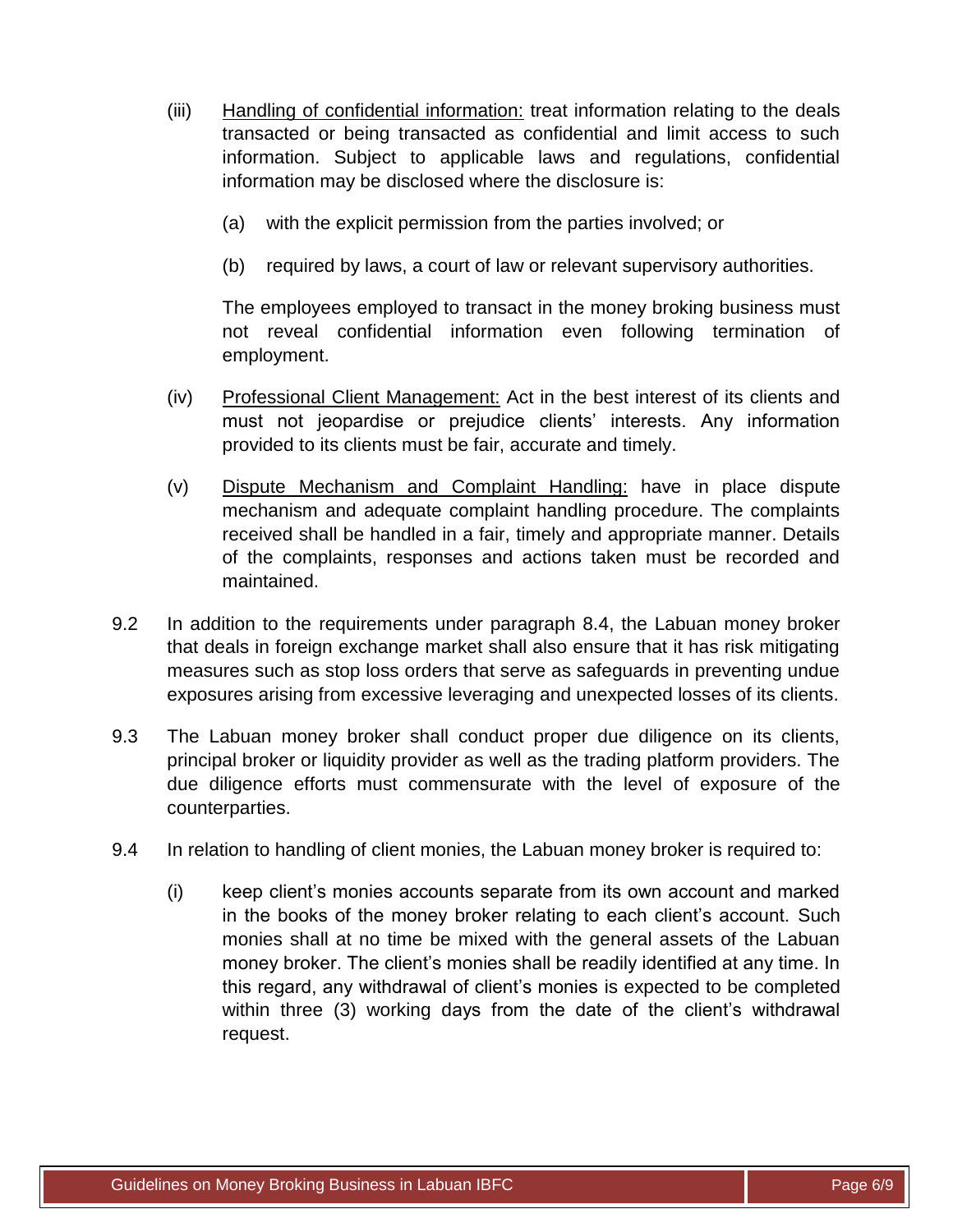- (ii) maintain proper record of the client's monies accounts. The balance of client's monies accounts needs to be reconciled with internal records and clients' records on a monthly basis so as to ensure accuracy and consistency.
- (iii) client's monies shall not be available for the payment of debts of the Labuan money broker or liable to be paid or taken in execution under an order of process of court for payment of the debt of the Labuan money broker.
- 9.5 The Labuan money broker must always make it absolutely clear to its clients, the capacity in which the institution is acting. Written agreement with the clients has to be in place which detailed out its duties and responsibilities. The Labuan money broker shall provide full and true disclosure to the clients for any actual or potential conflicts of interest arising from any connection to or association with any service providers (e.g. principal broker or liquidity provider), including any material information or facts that might compromise their objectivity or independence in carrying on its activities as a Labuan money broker.
- 9.6 The Labuan money broker must make clear whether the price or rate quoted for the financial products in money or foreign exchange market is firm or merely indicative. No frivolous quote is allowed which the Labuan money brokers have no intention of honouring.
- 9.7 The Labuan money broker shall disclose, at the minimum but not limited to, the following to its clients:
	- (i) list of authorised introducing brokers<sup>5</sup> on a publicly accessible medium, e.g. website. This shall include the roles and responsibilities of the introducing brokers. In this instance, the Labuan money broker is expected to have in place a written agreement with the introducing brokers which sets out the roles and responsibilities in details. The Labuan money broker shall also ensure its appointed introducing broker undertake its functions in a professional manner. This may be undertaken based on the "best execution" principles<sup>6</sup>;
	- (ii) risk disclosure and spreads charged; and
	- (iii) any other fees or charges related to the client's trading transactions.

 $\overline{a}$ 

<sup>&</sup>lt;sup>5</sup> Intermediary acting as an agent on behalf of the Labuan money brokers.

<sup>&</sup>lt;sup>6</sup> "Best execution" principles may include:

<sup>(</sup>a) the usage of clear language in communicating with a client

<sup>(</sup>b) requirements to be truthful and transparent when communicating with a client; and

<sup>(</sup>c) prompt and fair execution the order based on the client's instruction.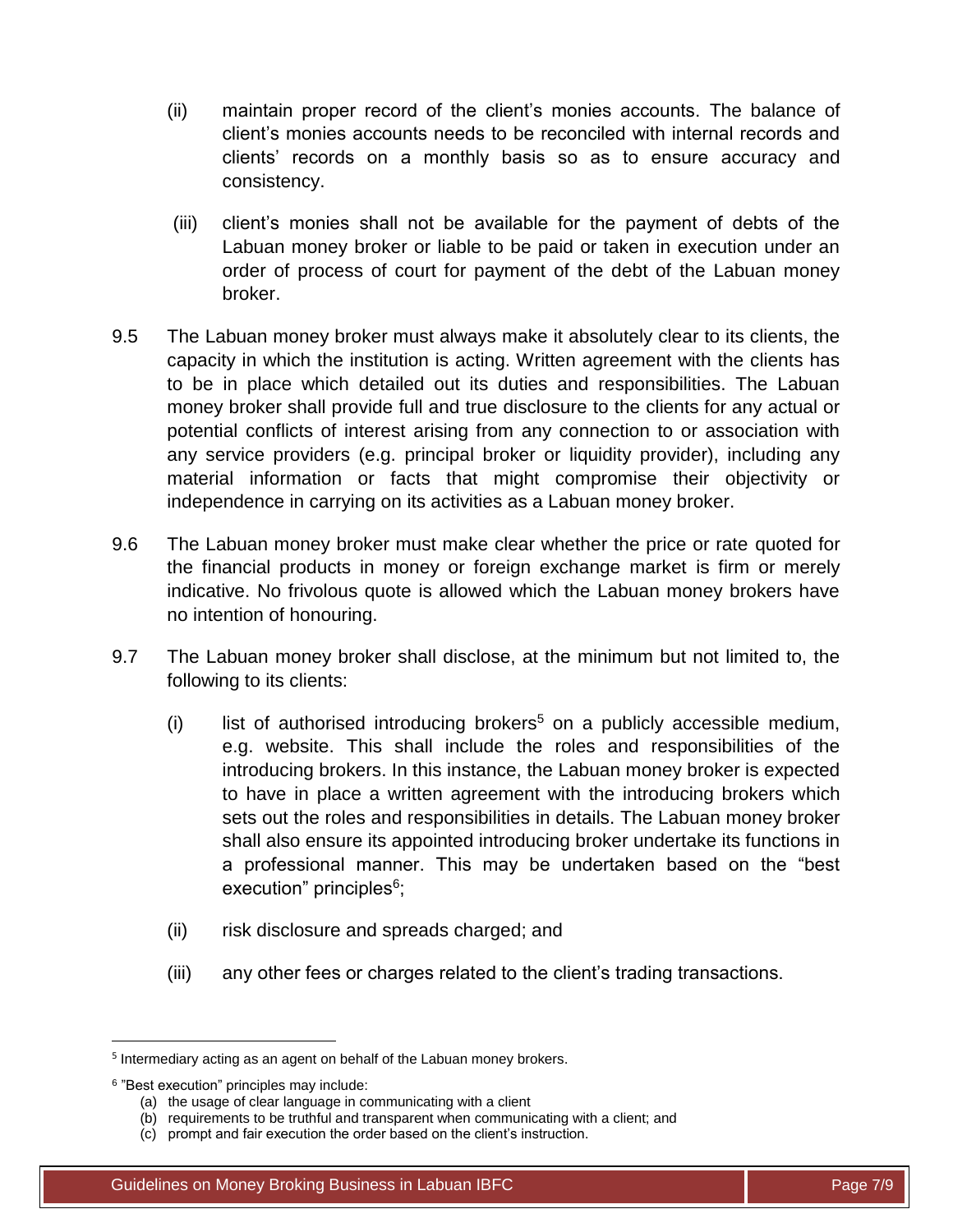9.8 The Labuan money broker shall ensure that the clients are well updated on their trading performance on a monthly basis. The performance updates may be in a form of a self-prepared manual report or a report generated from the money broking platform.

### **10.0 Requirements of Labuan Office**

- 10.1 The Labuan office shall entail the deployment of resources with sufficient knowledge and expertise to deliver, but not limited to, the following roles and functions:
	- (i) Finance and Accounting

Preparation and maintenance of proper accounting records relating to the client's monies.

(ii) Statistical Submission

Preparation and submission of audited account and periodic statistical returns to Labuan FSA.

- (iii) Preparation and Maintenance of Records
	- a) Preparation and maintenance of documents that record any business or corporate decisions made;
	- b) Preparation and maintenance of all records which include the client's trading records, books and accounts relating to its business operation; and
	- c) Ensure the records and books of account including its service level agreement of outsourcing (if any) are readily available and easily retrievable for inspection by Labuan FSA.
- (iv) Contact Person Stationed at Labuan office

For official communication with Labuan FSA, the contact person may be the Principal Officer or any other senior officer who has the authority and responsibility for planning, directing or controlling the activities of the money broking business e.g. operation manager or any other similar functionaries.